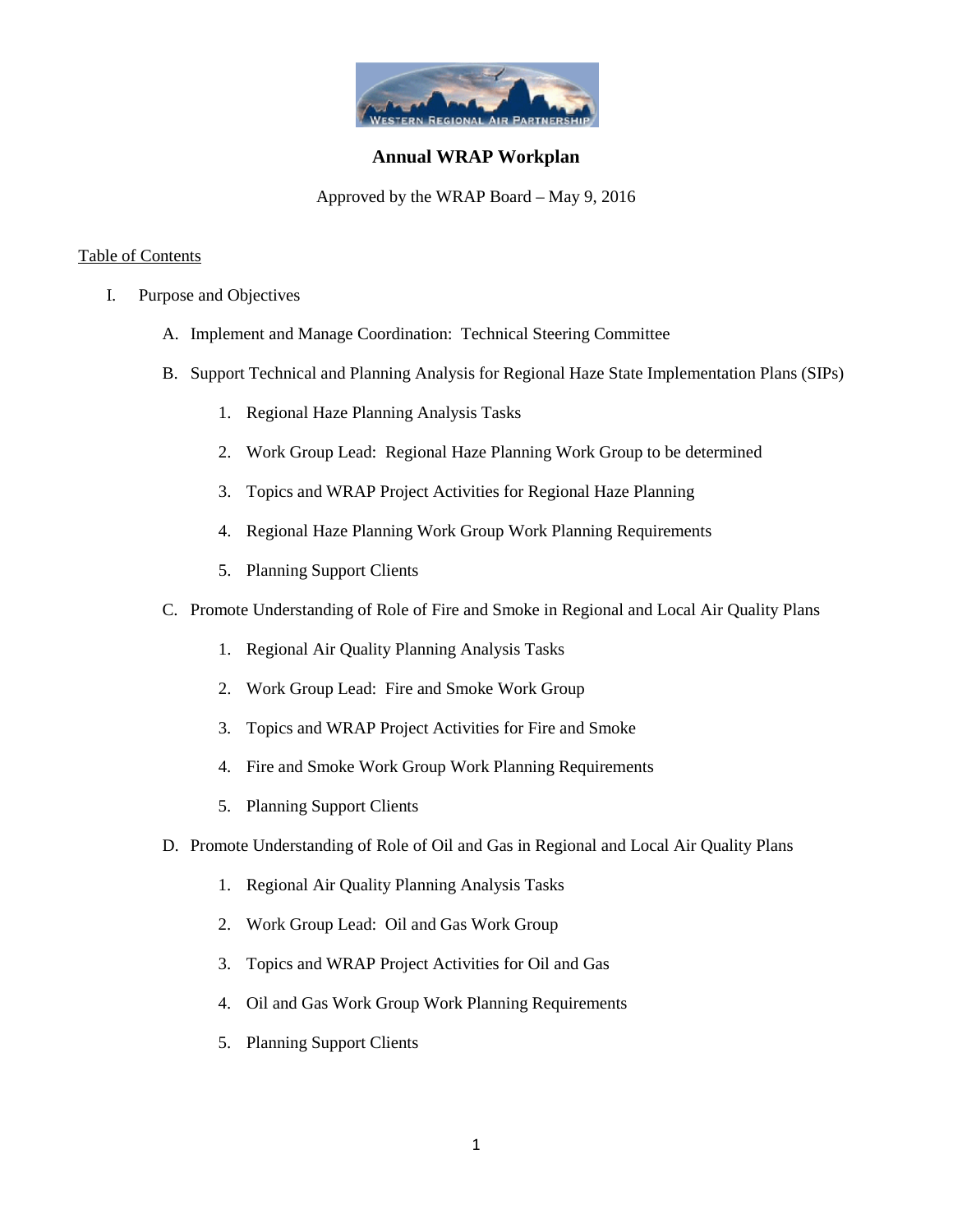- E. Provide Regional Technical Capabilities
	- 1. Regional Air Quality Planning Analysis Tasks
	- 2. Work Group Lead: Regional Technical Operations Work Group
	- 3. Topics and WRAP Project Activities for Regional Technical Operations
	- 4. Regional Technical Operations Work Group Work Planning Requirements
	- 5. Planning Support Clients
- F. Support Development of Tribal Air Quality Capacity and Tribal Implementation Plans (TIPs)
	- 1. Regional Air Quality Planning Analysis Tasks
	- 2. Work Group Lead: Tribal Data Work Group
	- 3. Topics and WRAP Project Activities for Tribal Data
	- 4. Tribal Data Work Group Work Planning Requirements
	- 5. Planning Support Clients
- II. WRAP Organizational Structure
- III. Deliverables, Funding Sources, and Budget
- Appendix A Technical Steering Committee description
- Appendix B Work Group workplan template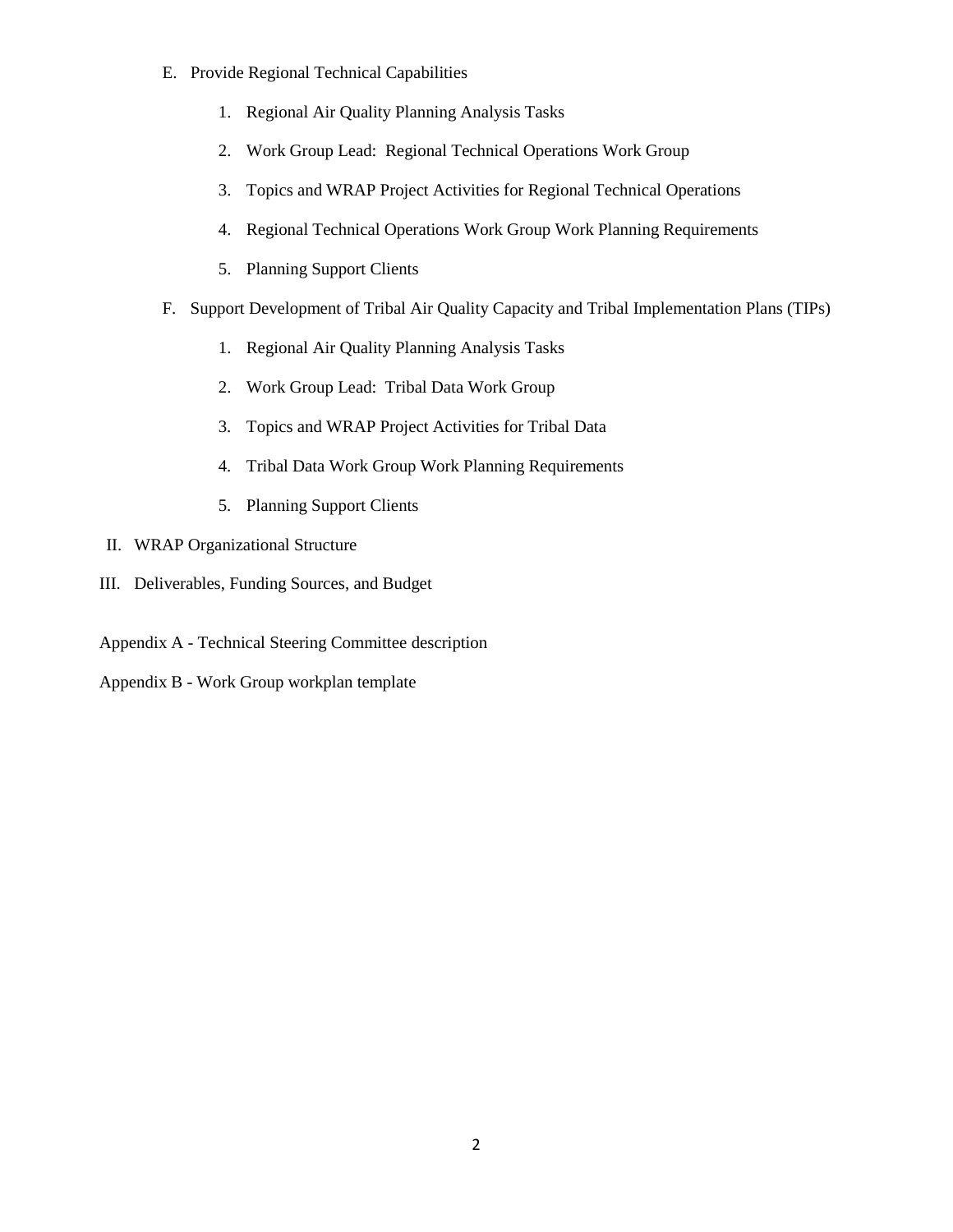# **I. Purpose and Objectives**

The Annual WRAP Workplan describes the topics, tasks, associated projects, and objectives for the WRAP Technical Steering Committee (TSC) and Work Groups to address in implementing the five goals laid out in the [WRAP Strategic](http://www.wrapair2.org/pdf/WRAP%20Strategic%20Plan%20final%20March_2015.pdf)  [Plan and Vision Statement](http://www.wrapair2.org/pdf/WRAP%20Strategic%20Plan%20final%20March_2015.pdf) adopted by the WRAP Board on March 9, 2015.

To assist in focusing the Annual WRAP Workplan, the WRAP Board established near-term strategic objectives in February 2016, which are:

- Create and operate the TSC and topical Work Groups;
- Create stable, sufficient funding for staff to support WRAP, organizational activities, and enable participation by all member agencies;
- Approve and utilize the WRAP Workplan to measure and track WRAP activities;
- Design and bring the Regional Technical Center on-line; and
- Continue implementation of the March 2015 WRAP Strategic Plan and Vision Statement.

The WRAP Workplan sets up the WRAP functional structure in terms of TSC oversight and responsibilities, topical Work Groups, and identifies needs currently known for those topics. The Work Groups will then respond to the Workplan as they are activated by the Board. While the Workplan refers initially to 2016 activities, it does not set specific timelines or deliverables until the Work Groups are functioning and other aspects of the Board's strategic objectives are addressed separately. The TSC will work with the Board to update the Workplan in late 2016 and add detail as needed.

## **A. Implement and Manage Coordination: Technical Steering Committee**

The Board formed th[e Technical Steering Committee](http://www.wrapair2.org/pdf/WRAP%20Technical%20Steering%20Committee%20Description%20Oct%2013_2015%20approvedby%20Board.pdf) in Fall 2015 to organize, direct, and coordinate WRAP project activities and Work Groups listed under the topical issues identified in the Annual WRAP Workplan, as well as to hold the lead responsibility for the WRAP Workplan, including progress reporting and budget tracking for the Board.

Specifically, the TSC will:

- 1. Oversee the preparation of a calendar year annual workplan and budget for Board approval, to coordinate among and provide oversight for the activities conducted under grants, cooperative agreements, and other Board-authorized WRAP projects;
- 2. Work with the WRAP Board to establish the topical WRAP Work Groups by:
	- a. Designating the WRAP Work Group Co-Chairs to be approved by the WRAP Board to lead and execute the Work Plan objectives associated with the individual Work Group;
	- b. Working with the Board-approved Work Group Co-Chairs to identify Work Group members who have applicable expertise related to that Work Group, seeking appropriate representation from the WRAP membership (states, tribes, locals, FLMs) to the greatest extent possible. Work Group membership will be approved by the TSC. WRAP Work Groups will be composed of members from WRAP member agencies, however, some Work Groups will or could have significant participation from industry and environmental stakeholders, as directed by the Board and overseen by the TSC; and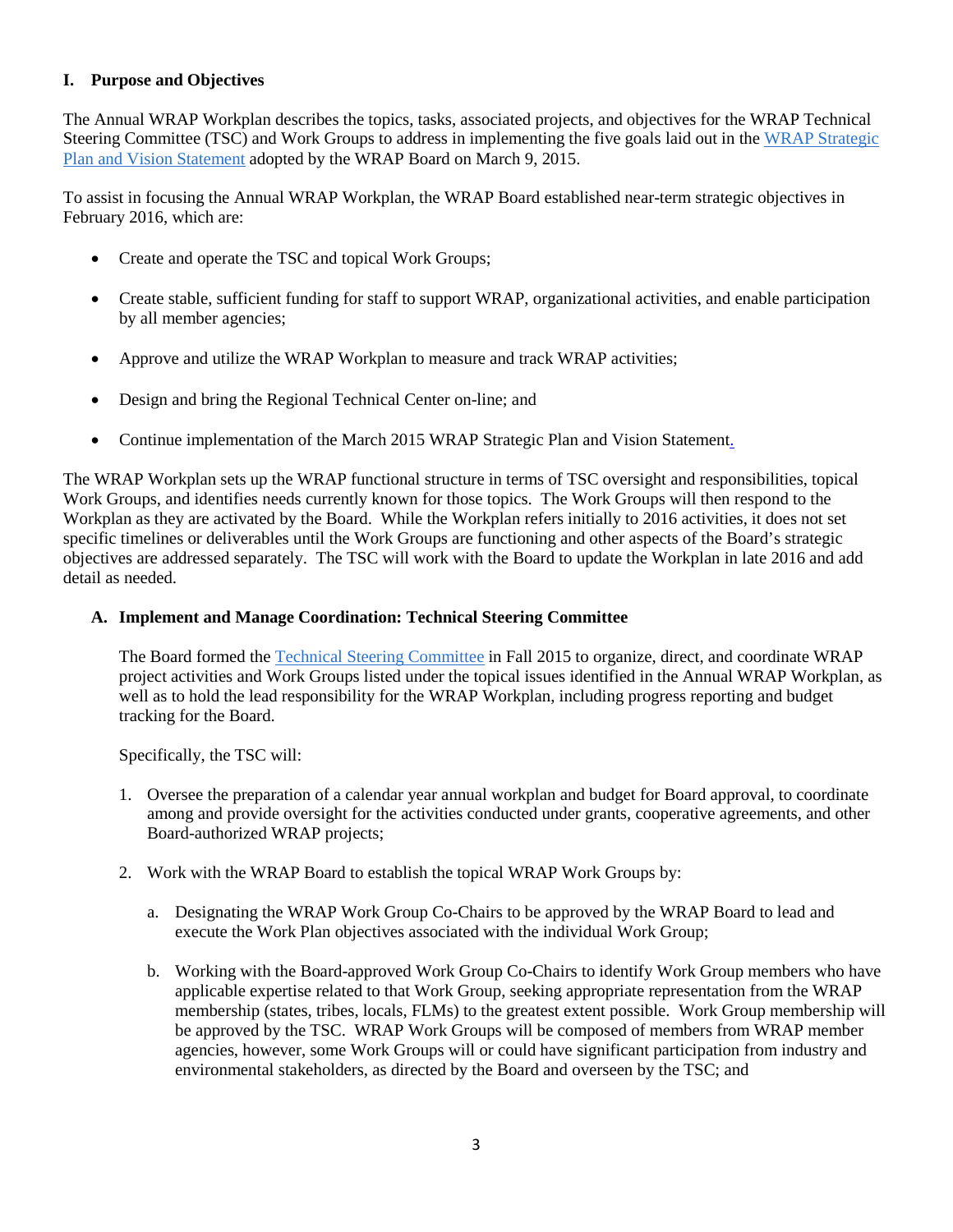- c. Working with the WRAP Work Groups on development of their individual Work Group workplans that will describe the detailed tasks and activities to meet Annual WRAP Workplan objectives (see template in Appendix B). Work Group workplans will be submitted by the TSC to the WRAP Board for approval.
- 3. Provide oversight and coordination for the Work Groups and their projects and tasks by:
	- a. Reviewing and directing the effort of WRAP Work Groups and staff;
	- b. Establishing routine status reports, with Work Groups and WRAP project leads reporting progress to the TSC at least quarterly during scheduled TSC meetings;
	- c. Ensuring periodic interaction with the Work Groups' Chairs and members and with the contractors operating any projects; and
	- d. Developing the Annual WRAP Workplan and reviewing the associated annual Work Group workplans, budgets, projects and deliverables.
- 4. Maintain the WRAP process through:
	- a. Open and transparent communications, including periodic meetings, conference calls and documentation;
	- b. Completion of deliverables that support the common needs of the WRAP membership and avoid duplication;
	- c. Pursuing opportunities to leverage multi-agency resources to accomplish larger projects; and
	- d. Providing TSC leadership on behalf of the Board to enable Work Groups and specific Project Teams to implement and track work under this plan.
- 5. Maximize coordination within WRAP and leverage work of other related partner organizations through outreach, hosting and attending technical conferences and producing white papers to network with other organizations with common interests and needs.

All WRAP Work Groups' tasks and activities, as well as WRAP projects are to be documented in the annual workplan, posted on the WRAP website. Status reports of the WRAP Work Groups and WRAP projects will also be posted on the WRAP website. The TSC will also coordinate with WESTAR committees and work groups to ensure activities conducted in WRAP projects, under the auspices of the TSC and WRAP Work Groups, provide needed support.

#### **B. Support Technical and Planning Analysis for Regional Haze State Implementation Plans (SIPs)**

Proposed changes to the Regional Haze Rule (RHR) requires states to prepare and submit implementation plans no later than July 2021 to continue to improve visibility in Class I areas for the planning period ending in 2028.

WESTAR developed the ["WESTAR Regional Haze 2018 SIP Update Plan"](http://www.westar.org/Docs/Regional%20Haze-WRAP/09.1%20WESTARhazePlan2018%20FINAL.pdf) in 2014 to describe how the western states will collectively meet the regional planning requirements for the next round of Regional Haze SIPs. The plan identifies the work that needs to be done and associated policy considerations, but leaves determining how the work will be accomplished to this WRAP Workplan. The WESTAR plan, which will be updated in 2016, relies heavily on technical support from the WRAP for completing regional analysis and will need to be further updated as EPA completes RHR changes and offers guidance for regional haze planning.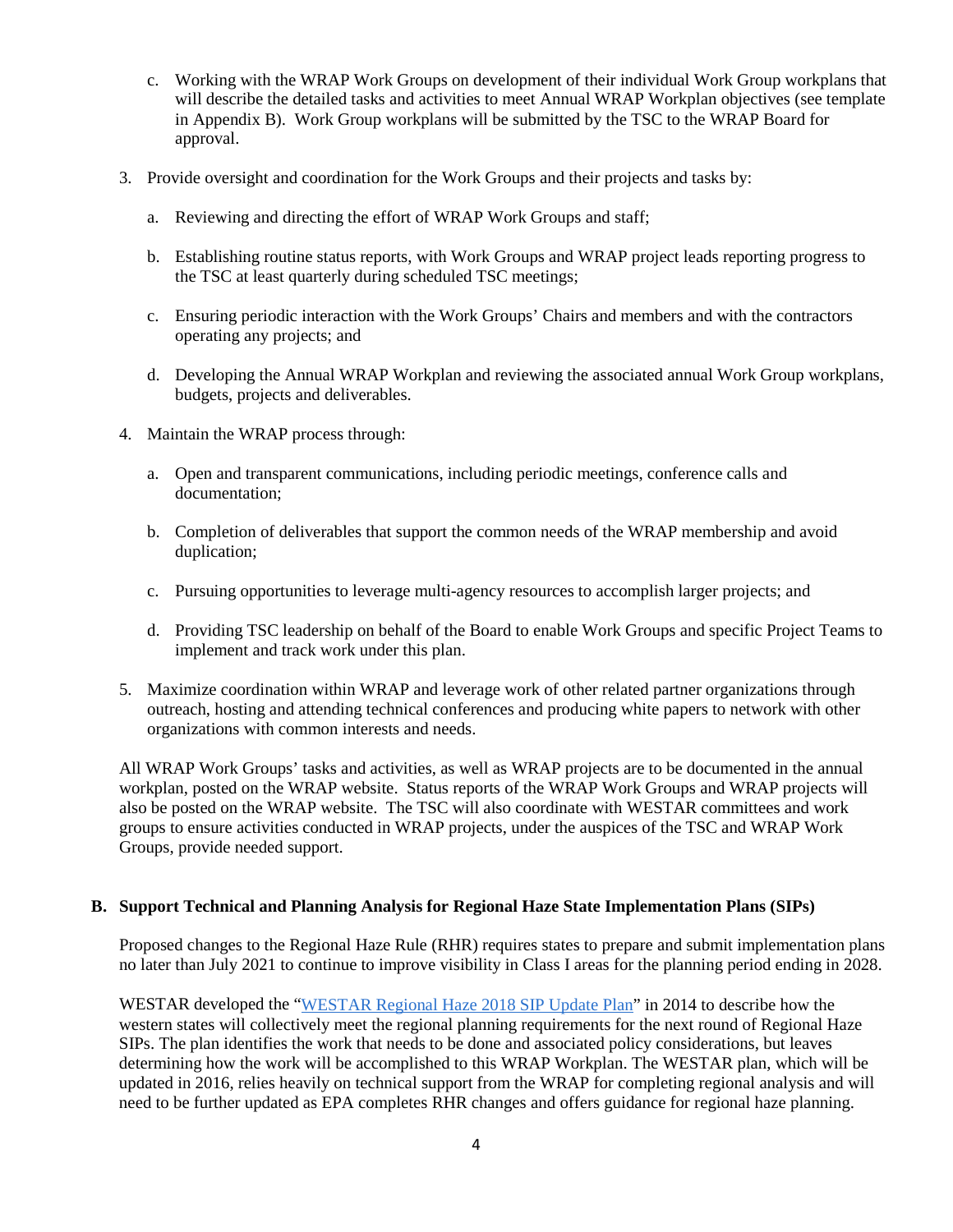The RHR requires IMPROVE monitoring data analysis to determine recent visibility trends and compare to baseline visibility conditions. Regional modeling and analysis will identify current emission conditions and the visibility effects of those, as well as estimate future scenarios and the effectiveness of potential additional controls. This analysis will also be used as states set their reasonable progress goals at each Class I area for the next progress period. The 2014 National Emissions Inventory (NEI)-based data with western regional improvements, hosted at the Intermountain West Data Warehouse (IWDW), will provide the basis for the emissions that are used in the regional modeling. Additional inventory efforts will be conducted as the states identify sectors that need refinement to better reflect actual conditions in the west. Emissions will be projected to reflect 2028 and/or the late 2020s timeframe. The plan also recognizes that Alaska and Hawaii are outside regional modeling domain and require additional support.

#### 1. Regional Haze Planning Analysis Tasks:

- a. Inputs and tasks from WRAP Fire and Smoke, Oil and Gas, Regional Technical Operations, and Tribal Data Work Groups;
- b. WRAP data and decision support systems managing updates to TSS and FETS/WRAP Tools;
- c. Update the 2014 WESTAR Regional Haze plan (this plan relies heavily on technical support from the WRAP for completing regional analysis);
- d. Emissions and Modeling for regional haze leverage IWDW and potentially other regional modeling systems for western regional haze planning;
- e. Conduct needed IMPROVE monitoring data analysis for revised visibility metric by EPA;
- f. Define and execute process for projecting emissions for regional haze planning; and
- g. Define and execute process for analyzing controls and state-on-state impacts from changes in emissions on western Class I areas.

#### 2. Work Group Lead: *Regional Haze Planning Work Group to be determined*.

WESTAR has an existing Regional Haze Planning working group with state membership. At present, there is uncertainty about completion dates for EPA Regional Haze Rule changes and guidance updates, resources for regional analysis, as well as a likely change for the SIP deadline to July 2021.

#### 3. Topics and WRAP Project Activities for Regional Haze Planning

The Regional Haze Planning Work Group (when formed) is responsible for addressing the data and analysis elements, topics, and issues under Section I.B.1 of the WRAP Workplan. The Regional Haze Planning Work Group is responsible for providing oversight and coordinating efforts with projects and activities of across the WRAP and with other groups related to Regional Haze planning.

#### 4. Regional Haze Planning Work Group Work Planning Requirements

The Regional Haze Planning Work Group (when formed) will prepare a detailed workplan for the TSC as inputs to update the WRAP annual workplan for achieving these Regional Haze analysis and planning elements in Section I.B.1 of the WRAP Workplan. These will include a schedule for work product completion, budget estimates of outside funding support needed, timing of progress reports, and milestones to support timely Regional Haze planning activities.

Work Group meeting notes and progress reports will be posted on the WRAP website.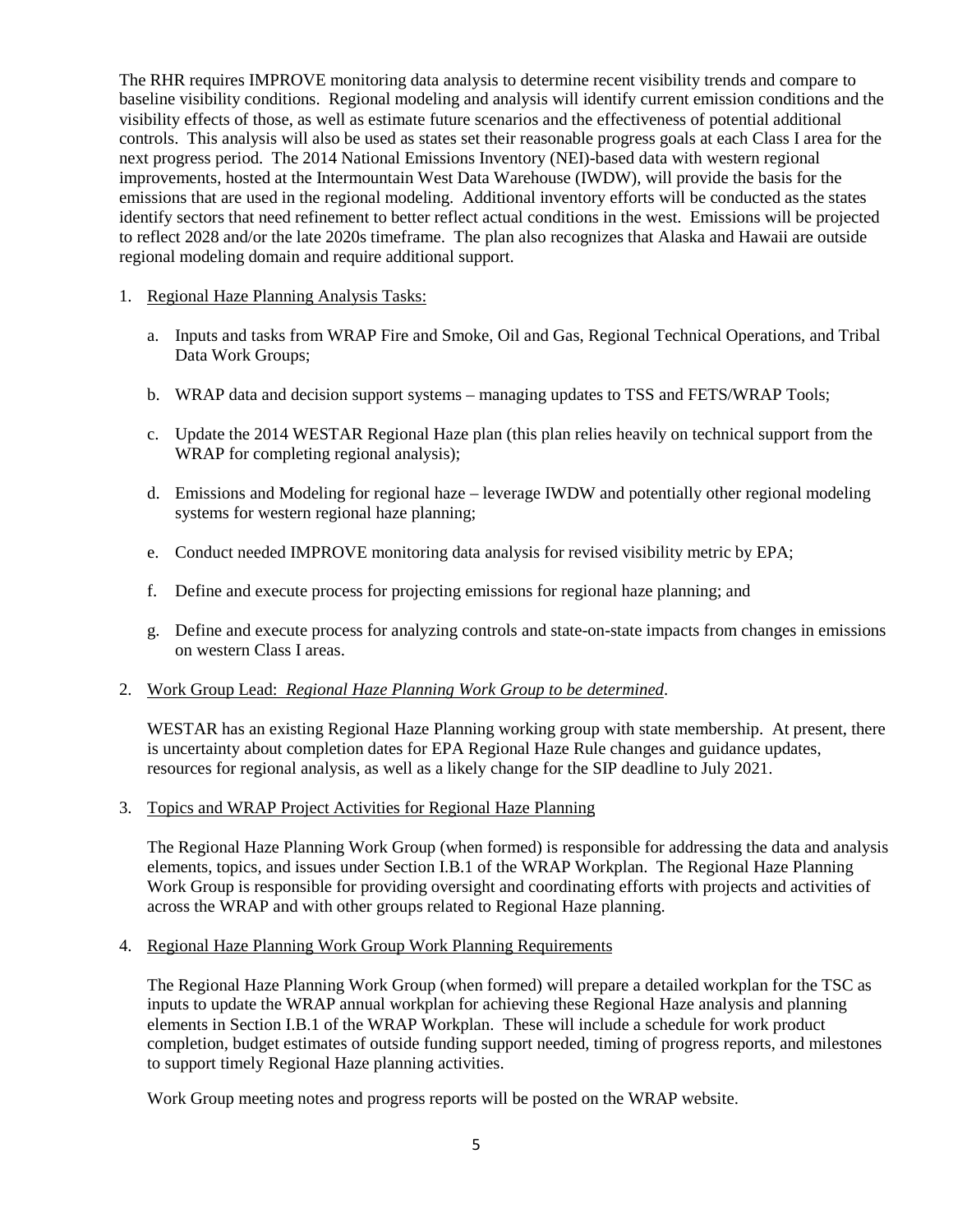## 5. Planning Support Clients

- WESTAR States' Regional Haze planners, via an update[d Regional Haze 2018 SIP Update Plan](http://www.westar.org/Docs/Regional%20Haze-WRAP/09.1%20WESTARhazePlan2018%20FINAL.pdf).
- WRAP member agencies.

#### **C. Promote Understanding of Role of Fire and Smoke in Regional and Local Air Quality Plans**

Both natural, unplanned wildfires and long-standing practices of planned, prescribed fire are important air pollution sources in the Western United States. For wildfire, the length of the fire season, and the duration and intensity of individual fires are increasing due to the build-up of natural fuels after years of public policy for restricting wildfire spread, and a warming climate. With a better understanding of the role of natural fire in maintaining the health of natural landscapes, public policy is evolving to balance the need for natural fires with the need for protection of human infrastructure and public health, through application of prescribed fire. Additionally, climate change results in altered weather patterns, shifts in the types and composition of natural landscape communities, and increased threats from biological pests on weakened and transitioning ecosystems. Periodic and sustained drought and pressure to expand human communities into the urban-wildland interface heighten the importance of understanding wildfire in the western United States. In recognition of the increasing contributions of wildfire smoke, in frequency and duration, to ambient air quality, the western states have formed cooperative tracking systems that are the technical basis for improved understanding of smoke from uncontrolled wildfires. This regional interstate cooperation supports preparation of State Implementation Plans (SIPs) for Regional Haze and criteria pollutants.

- 1. Regional Air Quality Planning Analysis Tasks for Fire and Smoke:
	- a. Inputs from and task coordination with WRAP Regional Technical Operations, Tribal Data, and Regional Haze Planning Work Groups.
	- b. WRAP data and decision support systems modified/updated TSS and FETS/WRAP Tools:
		- i. Implement regionally-consistent fire emissions inventories and make technical improvements;
		- ii. Identify and evaluate emissions and modeling for fire-related ozone background and regional transport evaluation – leverage IWDW and potentially other regional modeling platforms for western air agencies' planning needs (coordinate scope with Regional Technical Operations Work Group);
		- iii. Specify modeling studies of Fire emissions and impact analysis results on FETS/WRAP Tools and IWDW data and decision support web systems;
		- iv. Determine present and range of future year contributions of natural sources (coordinate with Regional Technical Operations and Regional Haze Planning Work Groups); and
		- v. Track, reference, and apply effects of fire management- related regional haze controls on regional ozone and PM.
- 2. Work Group Lead: Fire and Smoke Work Group
- 3. Topics and WRAP Project Activities for Fire and Smoke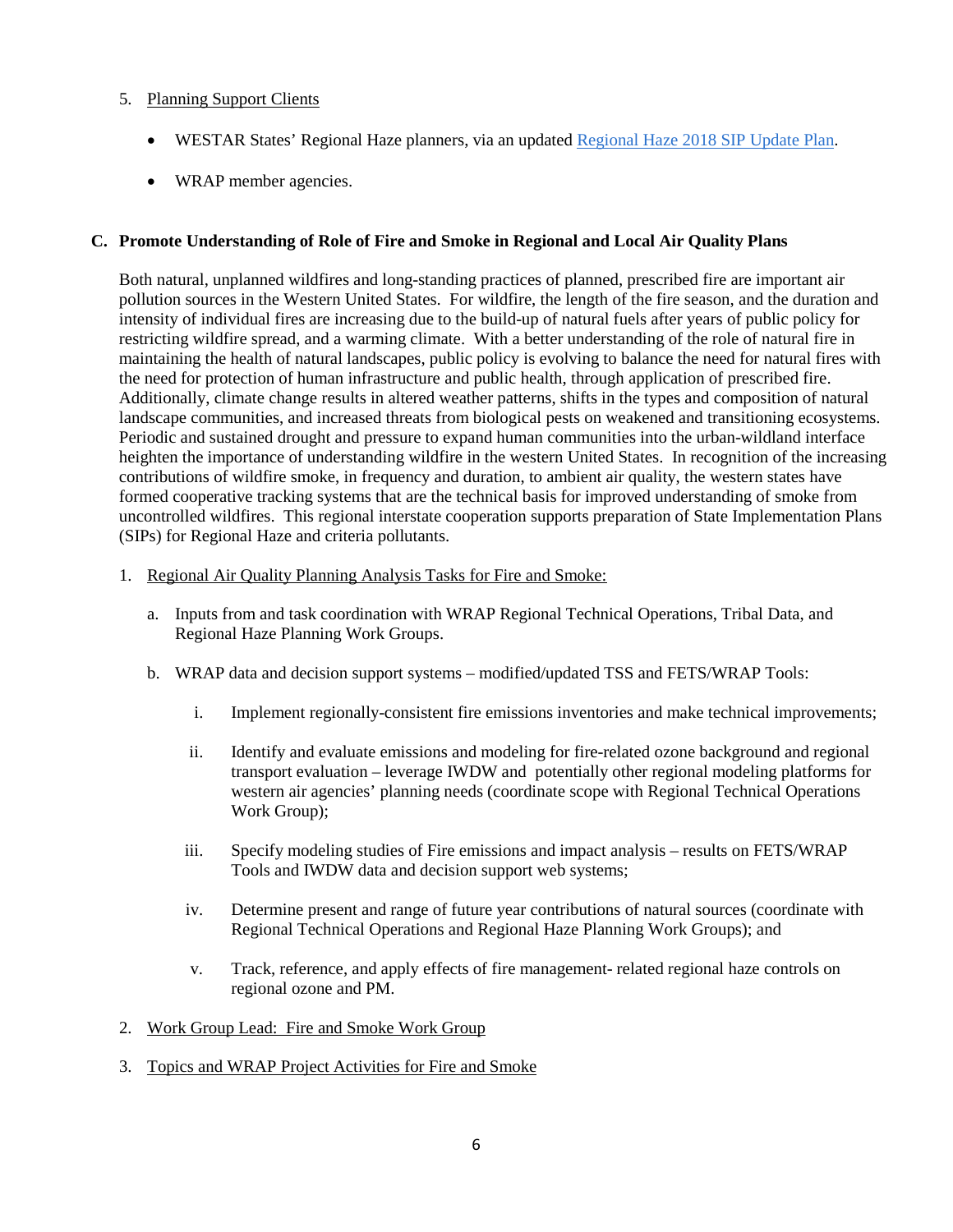The Fire and Smoke Work Group (when formed) is responsible for addressing the data and analysis elements, topics, and issues under Section I.C.1 of the WRAP Workplan. The Fire and Smoke Work Group is responsible for providing oversight and coordinating efforts with projects and activities across the WRAP and with other groups related to Fire and Smoke.

#### 4. Fire and Smoke Work Group Work Planning Requirements

The Fire and Smoke Work Group (when formed) will prepare a detailed workplan for the TSC as inputs to update the WRAP annual workplan for achieving these Fire and Smoke analysis and planning elements in Section I.C.1 of the WRAP Workplan. These will include a schedule for work product completion, budget estimates of outside funding support needed, timing of progress reports, and milestones to support timely and necessary Fire and Smoke analysis activities.

Work Group meeting notes and progress reports will be posted on the WRAP website.

- 5. Planning Support Clients
	- WESTAR States' Regional Haze planners, based on an updated [Regional Haze 2018 SIP Update Plan](http://www.westar.org/Docs/Regional%20Haze-WRAP/09.1%20WESTARhazePlan2018%20FINAL.pdf).
	- WRAP member agencies for assessment of Ozone and PM NAAQS planning, maintenance, and exceptional events.

## **D. Promote Understanding of Role of Oil and Gas in Regional and Local Air Quality Plans**

The Intermountain Region is especially impacted by exploration and production emissions from the oil and gas industry, and the West more broadly by emissions from the transport and use of those fuels. NAAQS exceedances during winter in production regions of Utah and Wyoming have demonstrated localized effects, while the contributions from exploration and production in the wider region on summer ozone is still being assessed. In addition, this sector must be considered for Regional Haze planning. Studies currently point to improvements in the emissions inventory as being one of the most needed products to improve performance of the air quality models. Current projects and funding opportunities make improvements in these areas likely in the 2016-17 timeframe. This is a rapidly changing sector due to variations in commodity prices, technology innovations, and emerging regulatory programs.

The [Intermountain West Data Warehouse –](http://views.cira.colostate.edu/tsdw/) Western Air Quality Study (IWDW-WAQS) discussed in the Regional Technical Operations section below, has a particular focus on Oil and Gas energy development and associated impacts. The IWDW-WAQS efforts can be significantly leveraged for the Oil and Gas studies described next, and could be expanded geographically as resources and interest allow. The IWDW also hosts the National Oil & Gas Emissions Committee's [Information Repository,](http://vibe.cira.colostate.edu/ogec/home.htm) which stores and allows access to information of interest to state air agencies, EPA, and others about Oil and Gas activity and emissions data, and supporting information across the U.S.

- 1. Regional Air Quality Planning Analysis Tasks for Oil and Gas:
	- a. Inputs and tasks from WRAP Regional Technical Operations, Tribal Data, and Regional Haze Planning Work Groups;
	- b. Emissions and Modeling for O&G-related background and regional transport evaluation leverage IWDW and potentially other regional modeling systems for western air agencies' planning needs (coordinate scope with Regional Technical Operations Work Group);
	- c. Identify and evaluate modeling studies of Oil and Gas Emissions and impact Analysis results on IWDW data and decision support web system;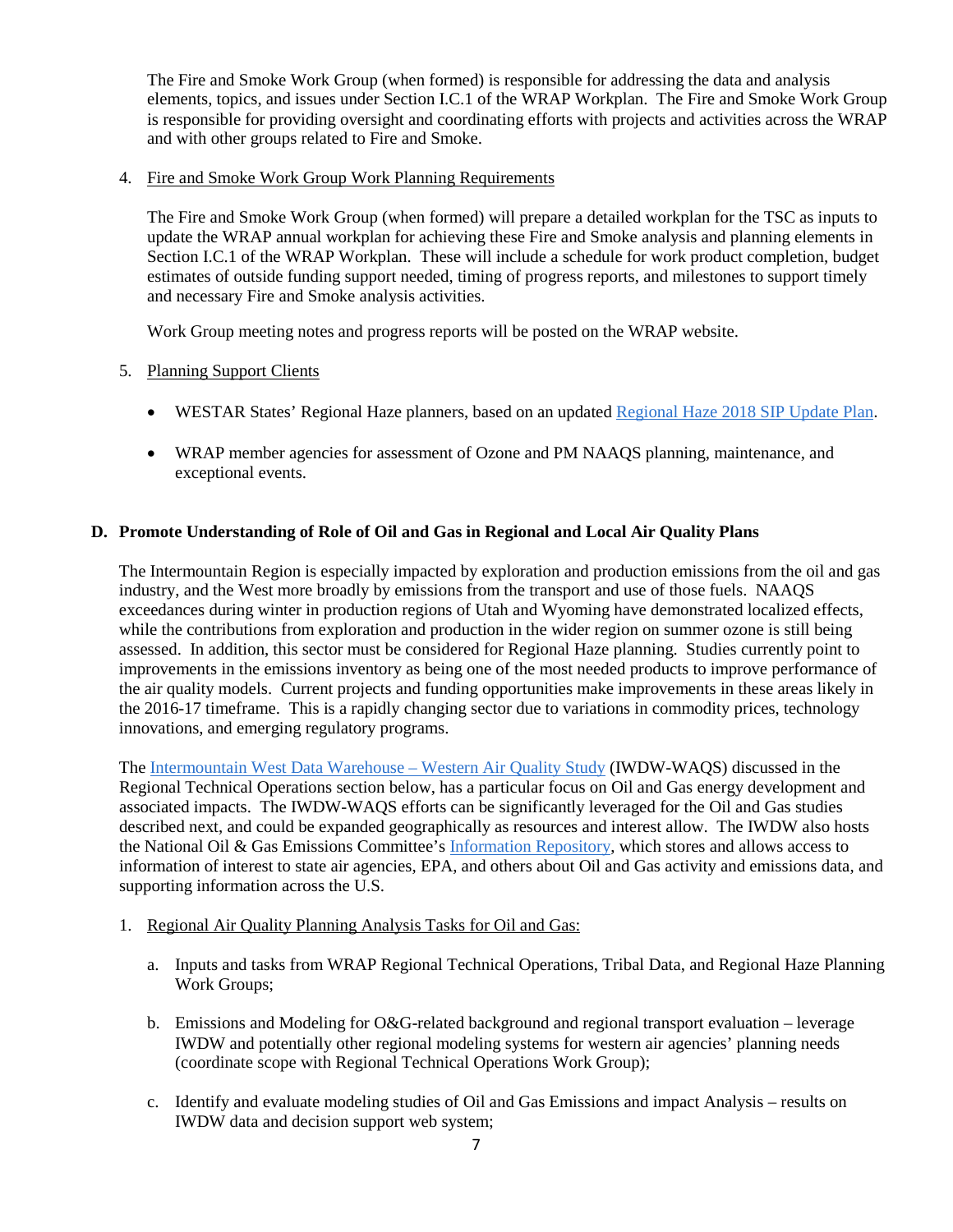- d. Continue work of the Drill Rig 1-hour NO<sub>2</sub> Collaborative Study as future funding allows;
- e. Implement the Collaborative Air Landscape-Scale Management Pilot (CALM) Study Oil and Gas development impacts in the intermountain west as future funding allows;
- f. Implement regionally-consistent Oil and Gas emissions inventories and make technical improvements;
- g. Determine present and range of future year contributions of Oil and Gas sources for the entire upstream and midstream sectors (coordinate with Regional Technical Operations, Regional Haze Planning, and Tribal Data Work Groups); and
- h. Track, reference, and apply effects of state-, tribal-, producer-, and EPA-mandated Oil and Gas emissions management- related controls on regional haze, regional ozone, and other air pollution indicators
- 2. Work Group Lead: Oil and Gas Work Group
- 3. Topics and WRAP Project Activities for Oil and Gas

The Oil and Gas Work Group (when formed) is responsible for addressing the data and analysis elements, topics, and issues under Section I.D.1 of the WRAP Workplan. The Oil and Gas Work Group is responsible for providing oversight and coordinating efforts with projects and activities across the WRAP and with other groups related to Oil and Gas.

4. Oil and Gas Work Group Work Planning Requirements

The Oil and Gas Work Group (when formed) will prepare a detailed workplan for the TSC as inputs to update the WRAP annual workplan for achieving these Oil and Gas analysis and planning elements in Section I.D.1 of the WRAP Workplan. These will include a schedule for work product completion, budget estimates of outside funding support needed, timing of progress reports, and milestones to support timely and necessary Oil and Gas analysis activities.

Work Group meeting notes and progress reports will be posted on the WRAP website.

#### 5. Planning Support Clients

- WESTAR States' Regional Haze planners, based on an updated [Regional Haze 2018 SIP Update Plan](http://www.westar.org/Docs/Regional%20Haze-WRAP/09.1%20WESTARhazePlan2018%20FINAL.pdf).
- WRAP member agencies for assessment of Ozone and PM NAAQS planning and maintenance.
- WRAP member agencies with Oil and Gas permitting and registration regulatory programs.

#### **E. Provide Regional Technical Capabilities**

The first goal described in the [2015 WRAP Strategic Plan and Vision Statement](http://www.wrapair2.org/pdf/WRAP%20Strategic%20Plan%20final%20March_2015.pdf) is to "Provide a forum for regional collaboration on technical and planning topics of common interest to the members". From a technical, data-centric perspective there is currently an infrastructure in place upon which we can build effectively. This infrastructure stems from a variety of regional and sub-regional projects that have been undertaken since 2010. The projects have been funded largely from four federal agencies as well as private outside sources, and the results and data from these projects are currently housed under the auspices of [Intermountain West Data](http://views.cira.colostate.edu/tsdw/)  [Warehouse](http://views.cira.colostate.edu/tsdw/) (IWDW). The IWDW and the project analyses that it supports represent the collaborative, project planning, and technical skills that are now in place as a resource to support the WRAP goals as outlined in the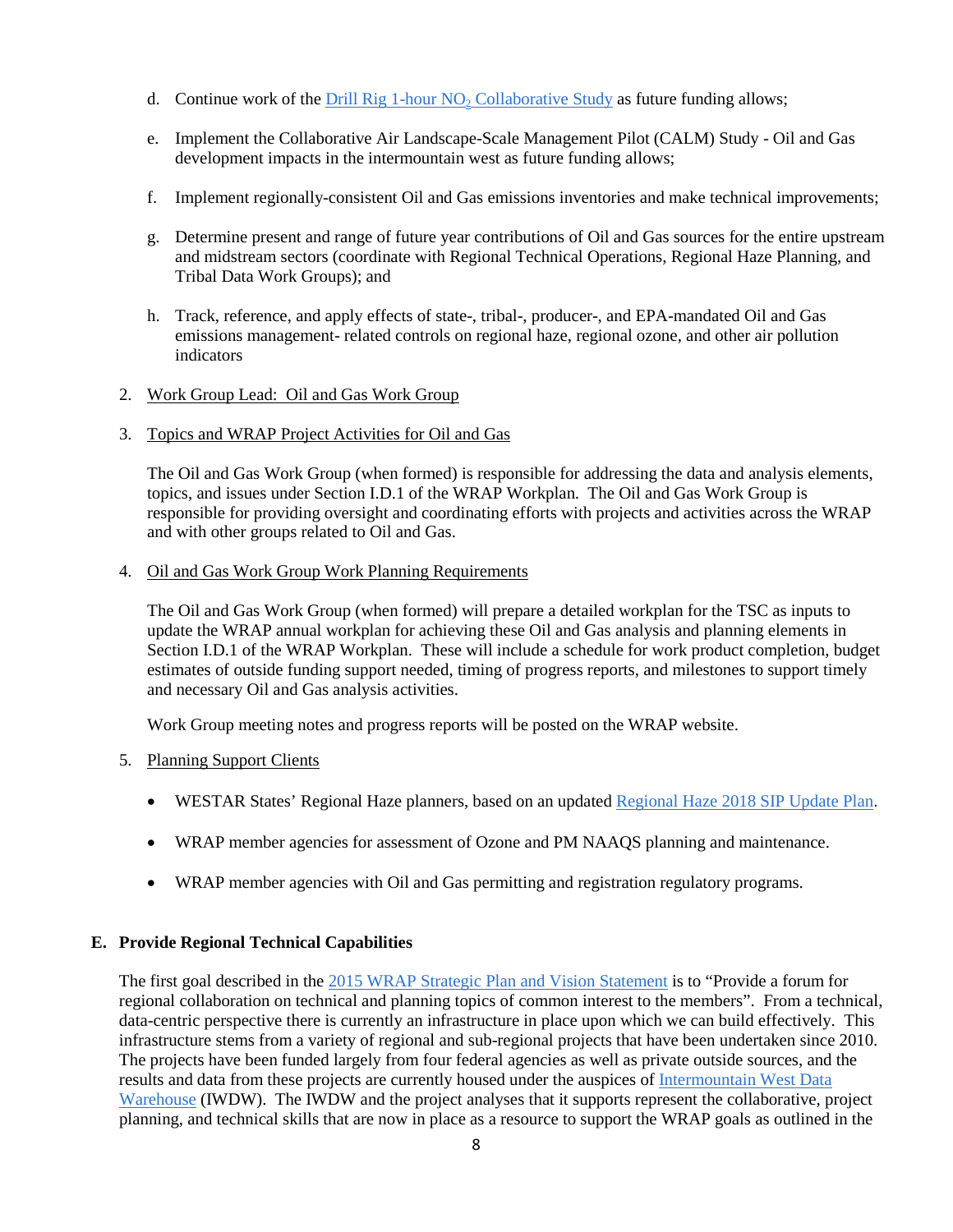strategic plan. The IWDW's ongoing Western Air Quality Modeling Study (WAQS) analyzes recent historic and projected future emissions in a manner that are readily adaptable for regional air quality analysis and planning purposes for the NAAQS, regional haze and other programs, pending timely availability of resources and coordination with the sponsoring agencies.

In addition, other functional regional modeling capacity exists in the WRAP region. The other currently functional and interdependent modeling systems based in the northwest U.S. are the NW-Airquest and AIRPACT [Air Information Report for Public Access and Community Tracking] systems.NW-AIRQUEST seeks to maintain and enhance a sound scientific basis for air quality management decision-making in the Pacific Western North America Region through regional analyses and modeling to support air quality forecasting and other needs. AIRPACT is a modeling system for predicting air quality for the immediate future of one to three days for ID, OR and WA. Such systems are readily adaptable for air quality planning purposes for the NAAQS, regional haze and other programs, pending timely availability of resources and coordination with the sponsoring agencies.

- 1. Regional Air Quality Planning Analysis Tasks for Regional Technical Operations:
	- a. Inputs and tasks from WRAP Fire and Smoke, Oil and Gas, Tribal Data, and Regional Haze Planning Work Groups.
	- b. Emissions and Modeling for regional haze, ozone, PM, and other indicators' background and regional transport evaluation – leverage IWDW and potentially other regional modeling systems for data and visualization for western air agencies' planning needs (scope to be defined by the Regional Technical Operations Work Group).
	- c. Emissions:
		- i. Address all emissions sectors for air quality planning needs of WRAP member agencies;
		- ii. Use regionally-consistent Oil and Gas emissions inventories and make technical improvements;
		- iii. Implement regionally-consistent fire emissions inventories and make technical improvements;
		- iv. Track, reference, and apply effects of state-, tribal-, producer-, and EPA-mandated emissions controls on regional haze, regional ozone, and other air pollution indicators; and
		- v. Based on direction from WRAP Work Groups and member agencies, develop a documented procedure and execute a documented process for projecting all emissions for future year ozone and regional haze planning.
	- d. Modeling, Data Analysis, and Contribution Assessment:
		- i. Conduct modeling studies of all sources anthropogenic and natural, including specific Fire and Smoke, Oil and Gas, and Tribal Data emissions and impact analyses – results on IWDW data and decision support web system;
		- ii. Coordinate and support Exceptional Events technical demonstrations;
		- iii. Assess international and inter-jurisdictional transport for Regional Haze and Ozone;
		- iv. Assess contributions of natural sources;
		- v. Ozone monitoring data analysis to support regional modeling analysis;
		- vi. Determine present and range of future year contributions of Oil and Gas sources for the entire upstream and midstream sectors;
		- vii. Determine present and range of future year contributions of natural sources;
		- viii. Determine present and range of future year contributions of sources regulated by WRAP member agencies; and
		- ix. Assess, reference, and provide ranges of future year air quality scenarios accounting for climate change impacts, changes and innovations in anthropogenic sources, and change in emissions from natural systems.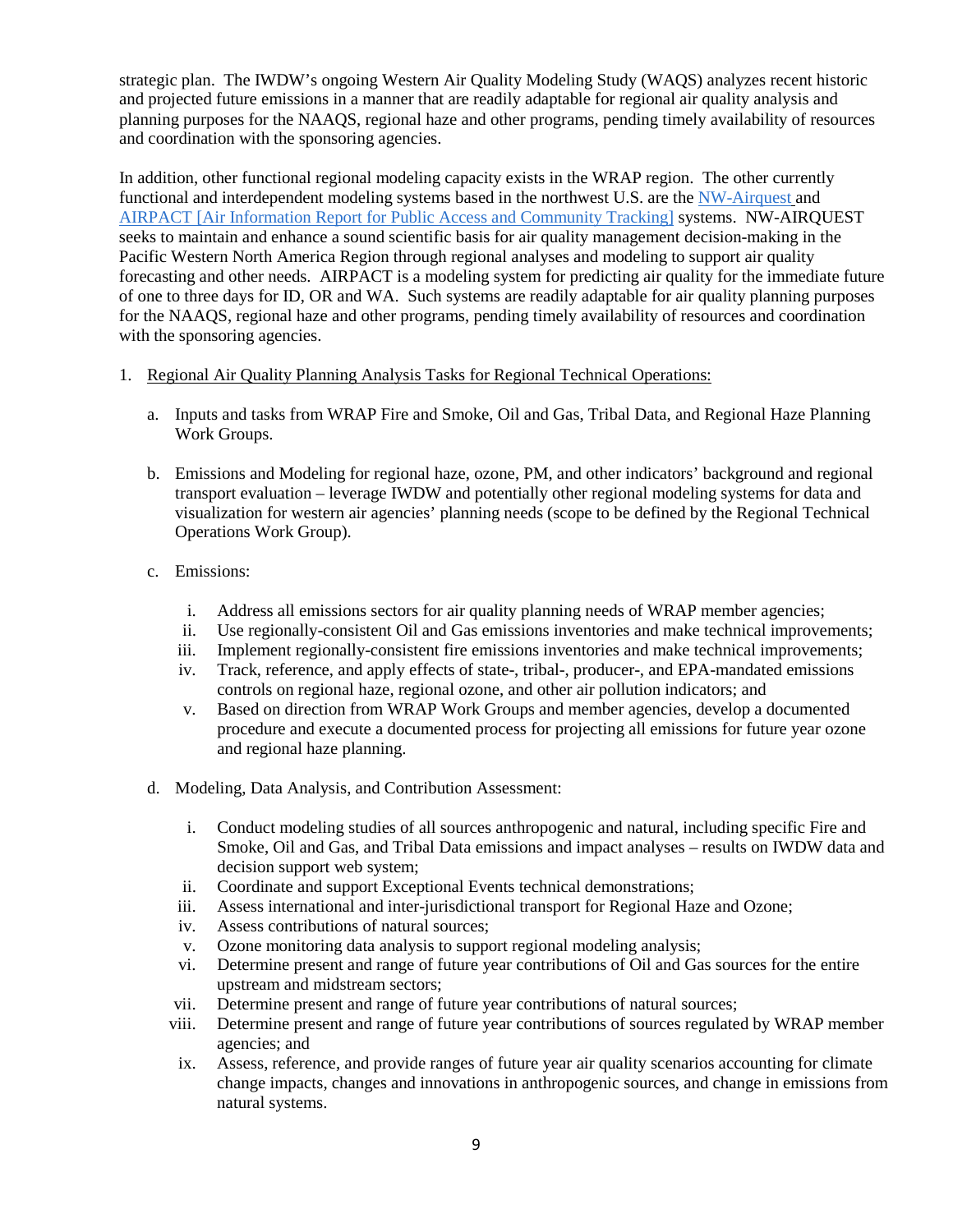#### 2. Work Group Lead: Regional Technical Operations Work Group

#### 3. Topics and WRAP Project Activities for Regional Technical Operations

The Regional Technical Operations Work Group (when formed) is responsible for addressing the data and analysis elements, topics, and issues under Section I.E.1 of the WRAP Workplan. The Regional Technical Operations Work Group is responsible for providing oversight and coordinating efforts with projects and activities across the WRAP and with other groups performing regional analyses.

#### 4. Regional Technical Operations Work Group Work Planning Requirements

The Regional Technical Operations Work Group (when formed) will prepare a detailed workplan for the TSC as inputs to update the WRAP annual workplan for achieving these Regional Technical Operations analysis and planning elements in Section I.E.1 of the WRAP Workplan. These will include a schedule for work product completion, budget estimates of outside funding support needed, timing of progress reports, and milestones to support timely and necessary western regional air analysis activities.

Work Group meeting notes and progress reports will be posted on the WRAP website.

#### 5. Planning Support Clients

- WESTAR States' Regional Haze planners, based on an updated [Regional Haze 2018 SIP Update Plan](http://www.westar.org/Docs/Regional%20Haze-WRAP/09.1%20WESTARhazePlan2018%20FINAL.pdf).
- WRAP member agencies.

## **F. Support Development of Tribal Air Quality Capacity and Tribal Implementation Plans (TIPs)**

Similar to states, tribal governments manage air quality and address air pollution within their reservations and are concerned about air pollution that affects tribal health and welfare. In addition to regional haze, tribes in the west are concerned with many other aspects of air quality and the Clean Air Act, such as climate change, air quality monitoring, submission of monitoring and emissions inventory data to EPA, particulates, ozone, air toxics and hazardous air pollutants, atmospheric deposition (critical loads, nitrogen, mercury), smoke management, fugitive dust, permit reviews, NAAQS designations, renewable energy, energy efficiency, coal, oil and gas train transport, oil and gas development, cap and trade programs, and SIP, FIP, and TIP development. The WRAP recognizes that air quality impacts occur for individual tribes. Tribes use sovereign authority and the CAA to administer air quality programs. There are various regulatory and non-regulatory options available to tribes under the CAA. Tribes can develop a TIP, be delegated authority to help administer a FIP, or operate a program under sovereign authority. Tribes also administer CAA projects and conduct air quality monitoring, research activities, education and outreach. Each tribe is unique and the best approach to implement the CAA and protect air quality may be different from one tribe to another. As with states, all regulatory options require tribes to have the capability to effectively implement an air quality program. Unlike states, not all tribes have funding to operate an air quality program but are still affected by and have a need to address air quality issues.

Tribes, along with states and federal agencies, were full partners in the WRAP as it was formed in 1997, having equal representation on the WRAP Board as states. That equal representation between states and tribes on the WRAP Board remains in place today. Despite this equality of representation on the Board, tribes are very differently situated than states. There are over 400 federally recognized tribes in the WRAP region, including Alaska. The sheer number of tribes makes full participation impossible. Moreover, many tribes are faced with pressing environmental, economic, and social issues, and do not have the resources to participate in an effort such as the WRAP, however important its goals may be. The tribes that are members of the WRAP, and their representatives, make their best effort to ensure WRAP products are in the best interest of the tribes, the environment, and the public.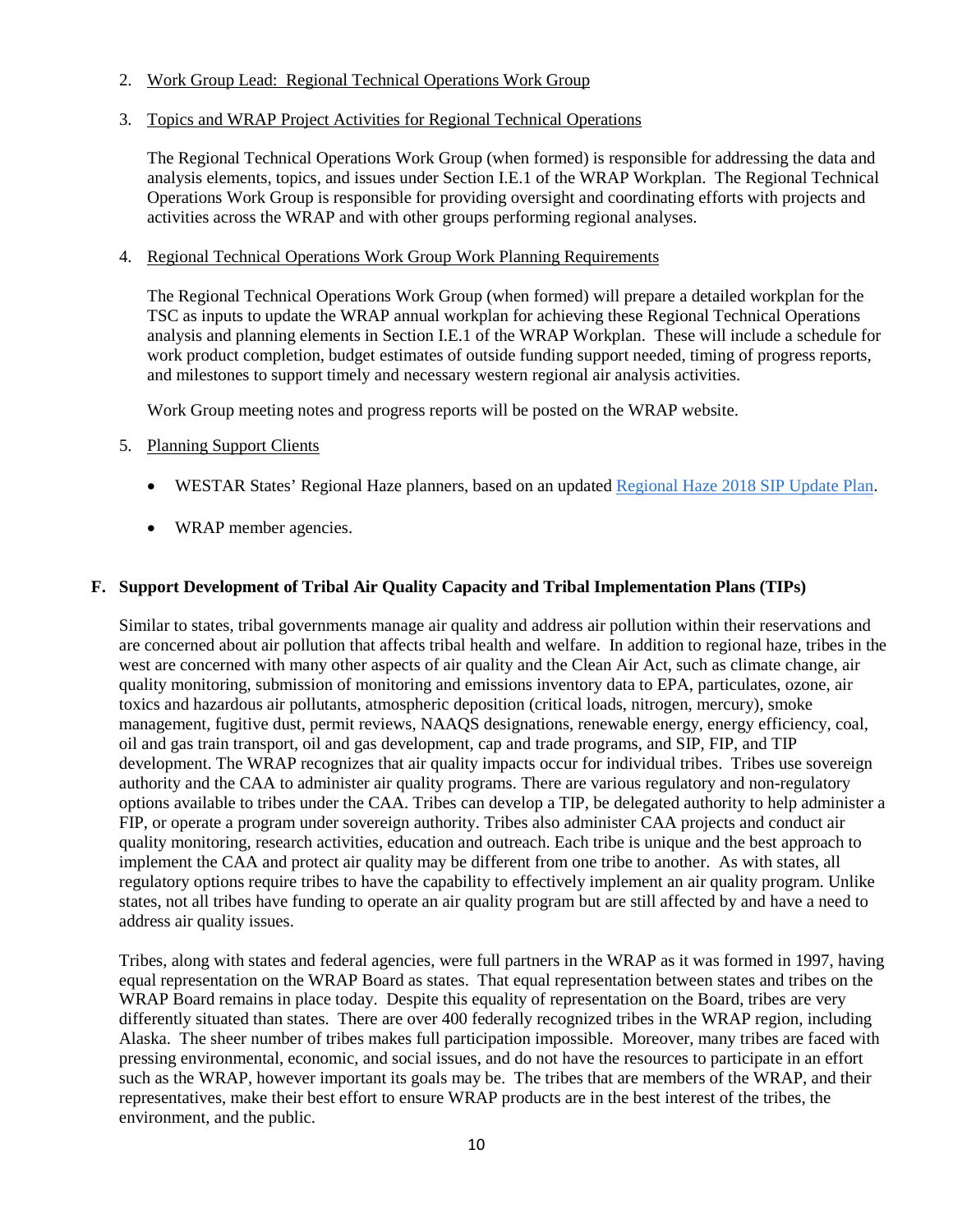Most WRAP accomplishments since 1997 have benefitted states, tribes, and all WRAP member agencies including, regional haze analysis, the Technical Support System (TSS), smoke management program recommendations, the Fire Tracking System (FETS), and various training opportunities.

- 1. Regional Air Quality Planning Analysis Tasks elements for Tribal Data:
	- a. Inputs from and coordination with WRAP Fire and Smoke, Oil and Gas, Regional Technical Operations, and Regional Haze Planning Work Groups;
	- b. Emissions and Modeling for Tribal Data background and regional transport evaluation leverage IWDW and potentially other regional modeling systems for western air agencies' planning needs (scope to be coordinated with the Regional Technical Operations Work Group);
	- c. Make Tribal data improvements and include in western regional analyses;
	- d. Identify and evaluate modeling studies of Tribal Data emissions and impact analysis results on IWDW data and decision support web system;
	- e. Implement regionally-consistent and complete Tribal emissions inventories and make technical improvements;
	- f. Determine present and range of future year contributions of Tribal sources for the entire upstream and midstream Oil and Gas sectors; and
	- g. Track, reference, and apply effects of state-, tribal-, producer-, and EPA-mandated O&G emissionsrelated controls on regional haze, regional ozone, and other air pollution indicators.
- 2. Work Group Lead: Tribal Data Work Group
- 3. Topics and WRAP Project Activities for Tribal Data

The Tribal Data Work Group (when formed) is responsible for addressing the data and analysis elements, topics, and issues under Section I.F.1 of the WRAP Workplan. The Tribal Data Work Group is responsible for providing oversight and coordinating efforts with projects and activities across the WRAP and with other groups related to Tribal Data.

4. Tribal Data Work Group Work Planning Requirements

The Tribal Data Work Group (when formed) will prepare a detailed workplan for the TSC as inputs to update the WRAP annual workplan for achieving these Tribal Data analysis and planning elements in Section I.F.1 of the WRAP Workplan. These will include a schedule for work product completion, budget estimates of outside funding support needed, timing of progress reports, and milestones to support timely and necessary Tribal Data analysis activities.

Work Group meeting notes and progress reports will be posted on the WRAP website.

#### 5. Planning Support Clients

- WESTAR States' Regional Haze planners, based on an updated [Regional Haze 2018 SIP Update Plan](http://www.westar.org/Docs/Regional%20Haze-WRAP/09.1%20WESTARhazePlan2018%20FINAL.pdf).
- WRAP member agencies.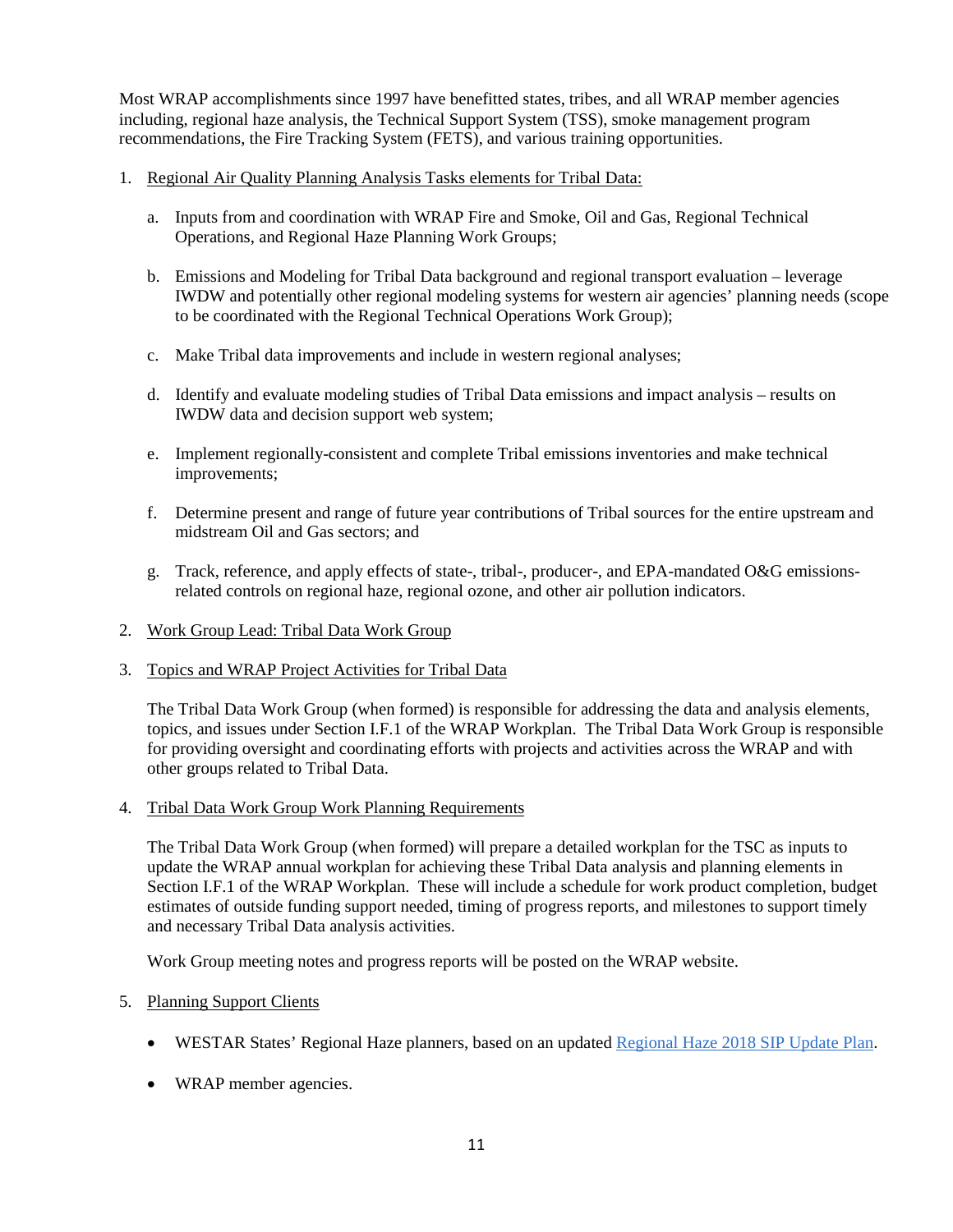# **II. WRAP Organizational Structure**

Membership in the WRAP is open to all states, federally recognized tribes, and local air agencies located in the geographical region encompassed by the states of: Alaska, Arizona, California, Colorado, Hawaii, Idaho, Montana, Nevada, New Mexico, North Dakota, Oregon, South Dakota, Utah, Washington, and Wyoming. Membership in the WRAP is also open to the US Forest Service, National Park Service, Bureau of Land Management, Fish and Wildlife Service, and U.S. EPA. In order to become a recognized member of the WRAP, eligible states, tribes, local air agencies, and federal agencies shall submit an official letter to the WRAP requesting membership and designating primary and secondary contacts for the jurisdiction or agency. Any tribe, state, or local air agency in the WRAP region may participate in the WRAP; however, for membership/Board matters brought to a vote, recognized membership is needed.

In order to accomplish the objectives of the WRAP, in addition to the TSC and topical Work Groups already described, other portions of the WRAP structure are organized as follows:



#### WRAP Board of Directors

The WRAP [Board of Directors](http://www.wrapair2.org/WrapBoard.aspx) consists of five state, five tribal, five federal and two local air agency representatives. The Board of Directors acts on behalf of all WRAP members. The WRAP's purposes, activities, powers, and duties of the Board of Directors are described in the [WRAP Charter,](http://www.wrapair2.org/pdf/WRAP%20Charter%20approved%20by%20the%20WRAP%20Membership%20July%202014.pdf) last amended in July 2014. From the Charter, the Board of Directors provides overall policy direction to the WRAP by accomplishing the following:

- Work with WRAP staff to solicit and accept funding for continued efforts under current activities and projects described in this Workplan, as well as the likely addition of new or expanded activities or projects;
- Sustaining the membership and providing oversight for the activities of the Technical Steering Committee;
- Provide oversight for WRAP Staff as described in the Charter;
- Establish Work Groups and Project Teams as recommended by WRAP Staff and the Technical Steering Committee for the effective coordination of WRAP initiatives;
- Review and approve workplans developed by the Technical Steering Committee;
- Ensure appropriate stakeholder participation in WRAP processes through coordination with the WRAP staff and Technical Steering committee; and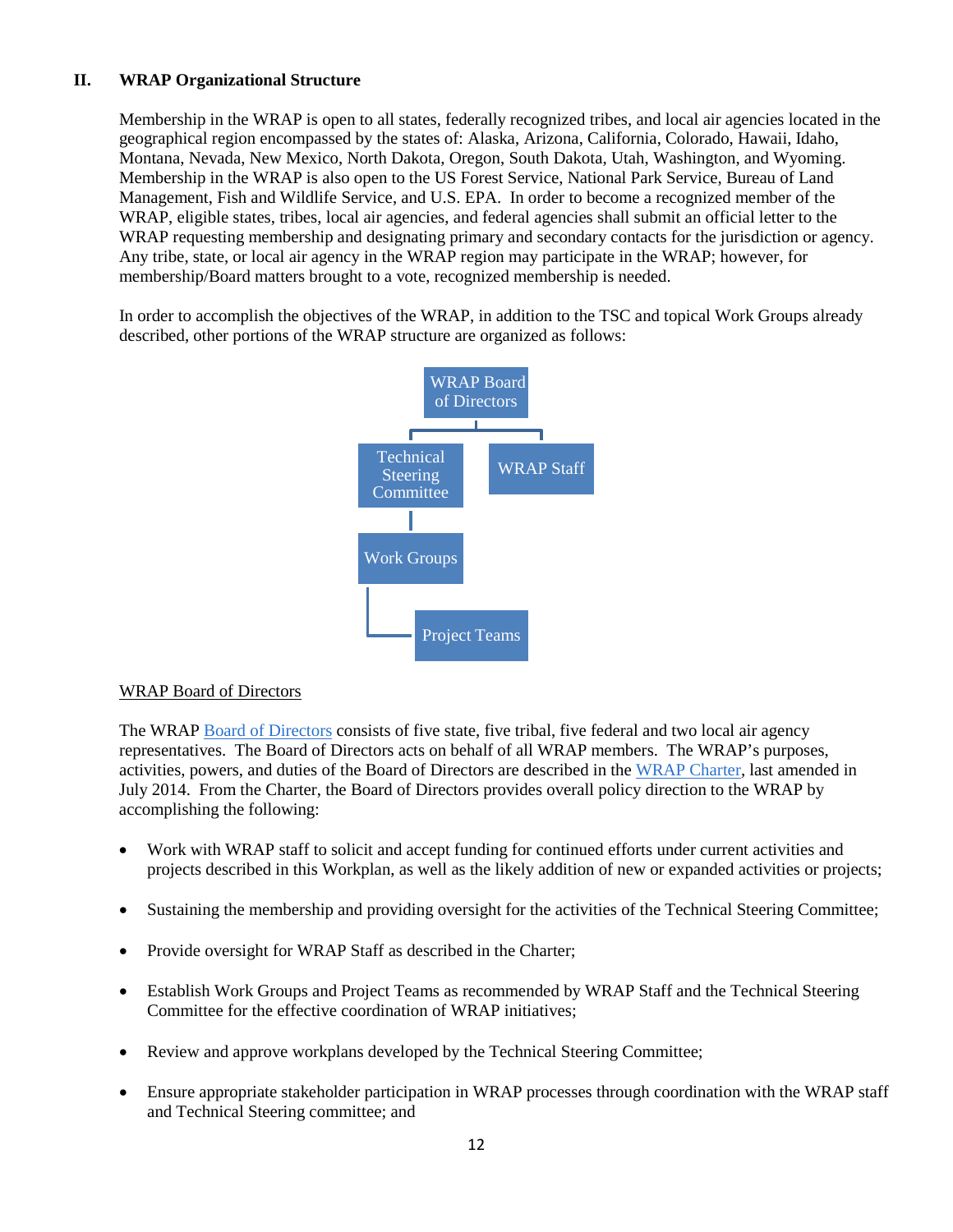• Initiate membership meetings twice a year or as necessary to oversee the general direction of the WRAP.

The WRAP Board resolves all issues on a consensus basis. The WRAP Board may vote on administrative matters when consensus cannot be reached.

#### WRAP Staff

The WRAP Staff provide full-time technical leadership support as well as significant experience and expertise to the TSC. As time and funds permit, the WRAP Staff work on technical projects with the TSC and Work Groups. The WRAP Staff accomplishes the following:

- As time and resources permit, support each project team of the TSC and Work Groups in completing the mission of the team. The WRAP Staff may retain outside contractors for support on specific projects;
- Seek out funding opportunities that align with the WRAP Board of Directors overall policy direction and bring these opportunities to the attention of the WRAP Board and TSC for consideration;
- Work with the TSC and Board of Directors to ensure timely submittal of grant applications;
- Track all current and any new WRAP activities and projects to assist the Technical Steering Committee, Work Groups, and Project Teams, for periodic WRAP Board reporting;
- Consider the technical tools needed to assist the WRAP membership in making use of WRAP products and reports by conducting an annual needs assessment for WRAP membership;
- Improve communications among the WRAP membership by organizing WRAP meetings with input from the TSC and Board and conducting periodic conference calls with the TSC, Work Groups, Board and membership;
- In accordance with the direction of the WRAP Board, maintain a strategic plan and update the Annual Workplan for WRAP Board review and approval; and
- In coordination with the TSC, review available funding, WRAP membership needs and prioritized projects to produce reports and white papers outlining future technical needs and needed funding.

#### WRAP Project Teams

Under the leadership of the Technical Steering Committee, Work Groups, WRAP Staff, and ultimately the WRAP Board, needed Project Teams will be identified and included in the Annual Workplan process. The TSC and/or Work Groups will be responsible for managing the Project Teams, which are intended to enable non-members of WRAP to express interest and sponsor analysis or planning projects within the scope and topics of the WRAP Charter and Strategic Plan. The Project Teams will be associated with a discrete, defined project for which the non-member sponsor is providing funding and expertise resources. The Project Teams are intended to allow sponsor participation and will include members of WRAP Work Groups and TSC, WRAP Staff, and non-member sponsors. The TSC will define the scope and membership, and duration of each Project Team, and include that information in the Annual Workplan. The WRAP has one recent historical example of an active Project Team, the Study Management Team for the *Drill Rig 1-hour NO<sub>2</sub> Collaborative Study*.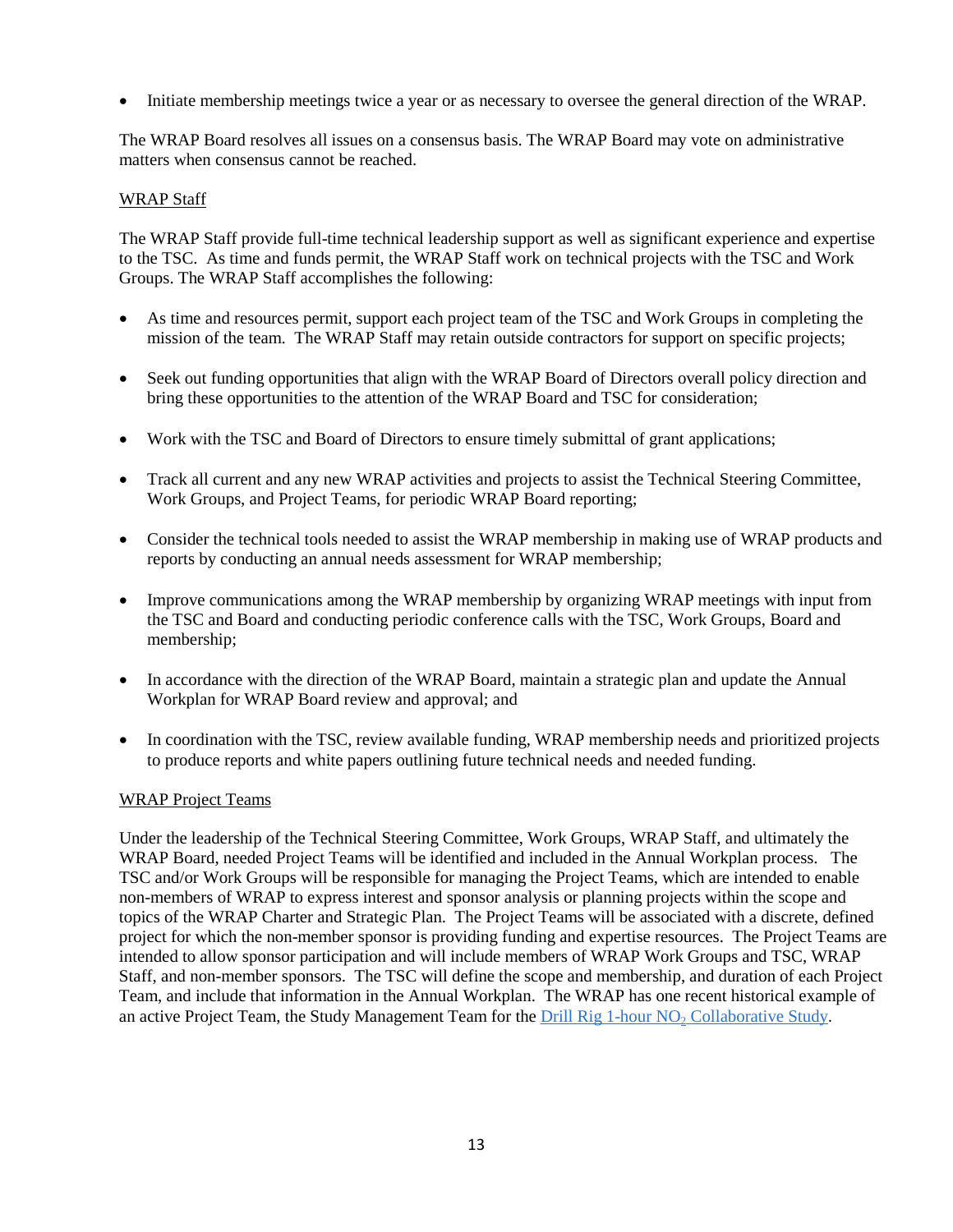#### **III. Deliverables, Funding Sources, and Budget**

The Annual Workplan schedule of deliverables for 2016 is shown below. Additional work planning, budget materials, and funding source information will be provided by the TSC to the Board for review and approval as an update to the Annual WRAP Workplan in the October-November 2016 time frame, after formation and initial organizational meetings and work planning efforts of the TSC and Work Groups.

| WRAP Annual Workplan Development Timeline by TSC |                                                                                                                 | 2016 |     |     |                |       |                |      |                |      |     |            |     |  |
|--------------------------------------------------|-----------------------------------------------------------------------------------------------------------------|------|-----|-----|----------------|-------|----------------|------|----------------|------|-----|------------|-----|--|
|                                                  |                                                                                                                 |      | Q1  |     | Q <sub>2</sub> |       | Q <sub>3</sub> |      | Q <sub>4</sub> |      |     |            |     |  |
| Step                                             | Activity                                                                                                        | Jan  | Feb | Mar | Apr            | May   | June           | July | Aug            | Sept | Oct | <b>Nov</b> | Dec |  |
|                                                  | Draft 1                                                                                                         |      |     |     |                |       |                |      |                |      |     |            |     |  |
| 2                                                | Workplan orientation for Board - initial review                                                                 |      |     |     |                |       |                |      |                |      |     |            |     |  |
| 3                                                | Draft 2                                                                                                         |      |     |     | $\ast$         |       |                |      |                |      |     |            |     |  |
| 4                                                | Board review and discussion at WESTAR-WRAP meeting                                                              |      |     |     |                |       |                |      |                |      |     |            |     |  |
| 5                                                | Workplan approval by WRAP Board                                                                                 |      |     |     |                | $***$ |                |      |                |      |     |            |     |  |
| 6                                                | Outreach for Work Groups' members and Co-Chairs                                                                 |      |     |     |                |       |                |      |                |      |     |            |     |  |
| 7                                                | Approval of Work Groups' Co-Chairs by Board                                                                     |      |     |     |                |       |                |      |                |      |     |            |     |  |
| 8                                                | Work Group Co-Chairs and TSC recruit members for Work Groups                                                    |      |     |     |                |       |                |      |                |      |     |            |     |  |
| 9                                                | Work Groups develop initial drafts of their workplans                                                           |      |     |     |                |       |                |      |                |      |     |            |     |  |
| 10                                               | TSC & Work Groups meeting - review and finalize Work Groups'<br>workplans, prioritizing work tasks/budget needs |      |     |     |                |       |                |      |                |      |     |            |     |  |
| 11                                               | Work Groups & TSC compile and update Annual Workplan                                                            |      |     |     |                |       |                |      |                |      |     |            |     |  |
| 12                                               | Board reviews and adopts updated Annual Work Plan, begin work<br>task implementation                            |      |     |     |                |       |                |      |                |      |     |            |     |  |

# **WRAPA** IW LID **D** L AN' P L TIGG

\* - April 11th Board call

\*\* - May 9th Board call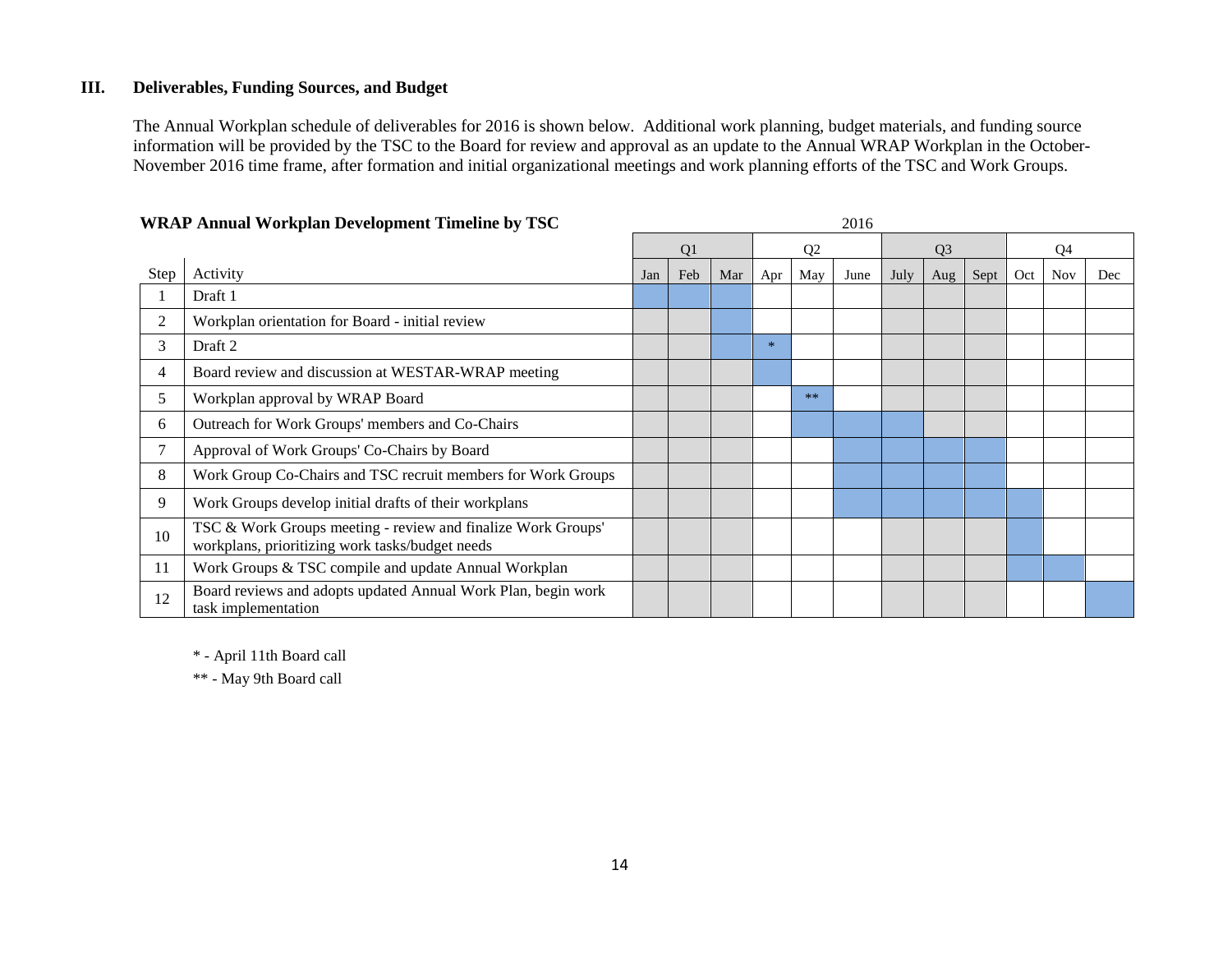# Appendix A

## [Technical Steering Committee](http://www.wrapair2.org/pdf/WRAP%20Technical%20Steering%20Committee%20Description%20Oct%2013_2015%20approvedby%20Board.pdf) description

## (approved by WRAP Board – October 2015)

#### Introduction

This document presents the member qualifications, membership and committee structure, meeting and call schedule, duties, and work group oversight activities of the WRAP Technical Steering Committee (TSC) under the requirements of the [WRAP Charter](http://www.wrapair2.org/pdf/WRAP%20Charter%20approved%20by%20the%20WRAP%20Membership%20July%202014.pdf) and Board-approved planning documents. Updates to this document can be made through the WRAP Board at any time, and can be initiated by the Board, TSC members, or at the suggestion of WRAP member agencies.

#### TSC Member Qualifications

The TSC members will be from WRAP member organizations and will be senior air quality technical or planning program management staff with experience in air quality programs. To assure appropriate time and effort commitment, the Board will nominate individual TSC members and the WRAP member agency representative from the nominee's agency will accept the nomination.

#### TSC Membership Structure and Terms

The TSC is composed of:

- Three (3) state representatives;
- Three (3) tribal representatives;
- Three (3) Local Air Agency representatives at least one (1) from the non-California WRAP region; and
- Three (3) federal agency representatives one (1) of whom will represent the U.S. EPA.

The TSC will function by consensus as defined in the WRAP Charter.

The TSC will have two (2) Co-Chairs appointed by the Board. TSC Chairs will be from WRAP member organizations. The Co-Chairs will be responsible for serving as liaisons to the Board and reporting on the TSC activities to the Board, with support from WRAP staff.

The desired distribution of TSC members is to reflect the diversity of member agency programs and air quality issues across the WRAP region, and draw upon the substantial collaborative regional air quality technical and planning needs and experience of WRAP member agencies. Vacancies among TSC seats may be filled by the Board at any time. All TSC members and Chairs will be appointed for two-year terms, with the first such terms expiring at the conclusion of the Fall 2017 WRAP membership meeting.

#### Duties and WRAP Staff Support

The TSC will have at least bi-monthly conference calls to manage TSC activities and provide oversight to WRAP work groups and projects. The TSC will oversee the preparation of an annual workplan and budget for Board approval, covering technical projects and Work Groups. The TSC may have meetings immediately preceding or following the Spring and Fall WRAP membership meetings, and/or other meetings as needed, to plan next steps, address comments and concerns, and review workplans and activities. The TSC Co-Chairs will plan and direct the calls and meetings, and with assistance from WRAP staff, take the lead in communications and other necessary Board interaction.

WRAP staff will provide support for TSC calls and meetings. WRAP staff will assist with arranging and documenting TSC calls and meetings, prepare TSC workplans and budgets for review and action, assist with status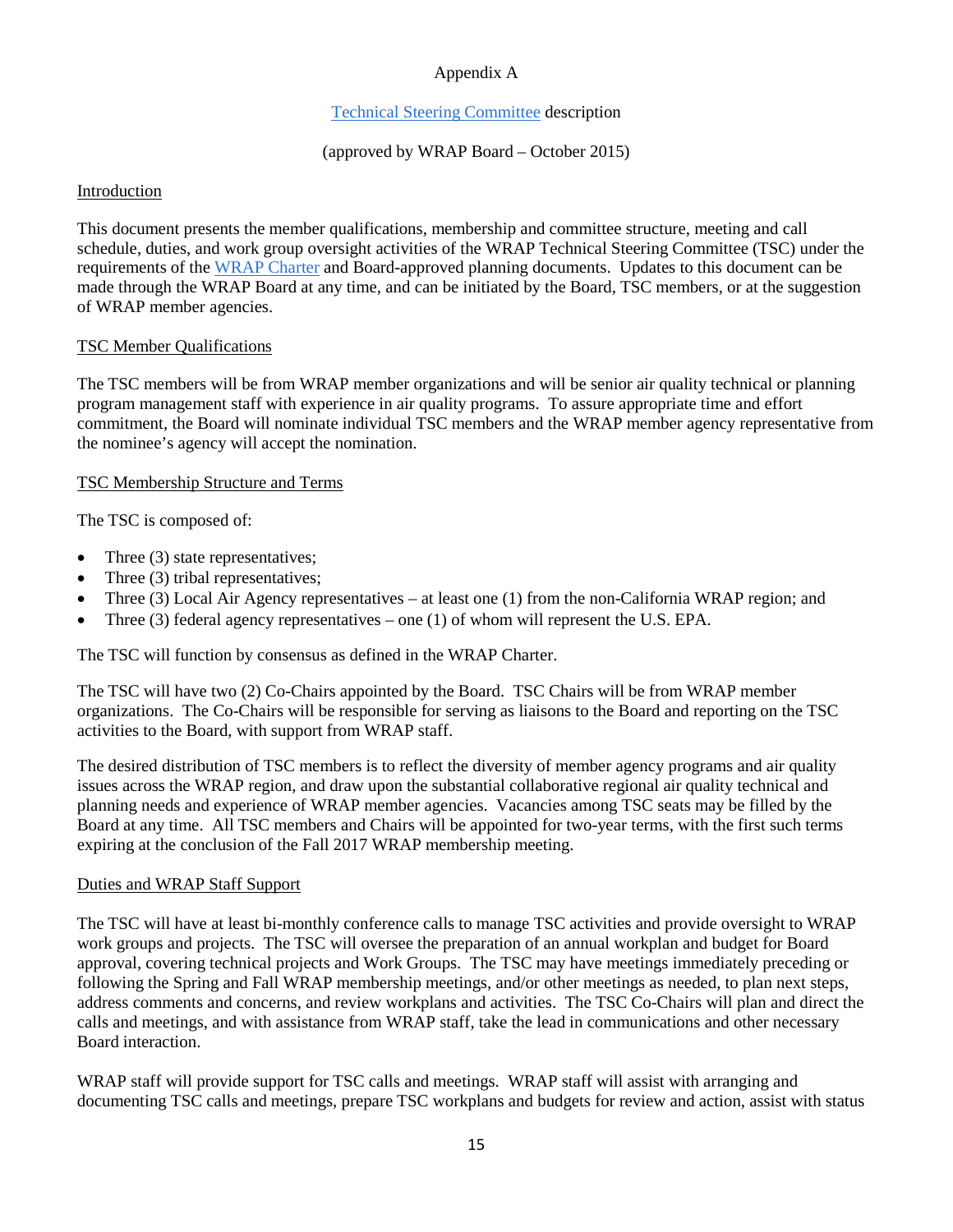reports on the Work Groups' activities, and provide status reports on the deliverables, budgets, and timelines for the WRAP's technical projects.

Day-to-day management of WRAP technical projects will primarily be conducted by WRAP staff. The TSC will provide oversight and coordination for the work groups, committees, and projects or tasks listed below by reviewing and directing the effort of WRAP Work Groups and staff to manage these projects, via routine status reports, the annual workplan and budget, and periodic interaction with the contractors operating these systems.

## TSC Oversight of WRAP Technical Projects

The TSC will coordinate among and provide oversight for the activities conducted under following grants, cooperative agreements, and other Board-authorized WRAP projects. The tasks comprising the projects are documented in the annual workplan, and posted on the WRAP website.

- 1) The WRAP Regional Technical Support portion of the WESTAR-EPA grant;
- 2) The WESTAR/WRAP-BLM Cooperative Agreement;
- 3) The WESTAR/WRAP-NPS Cooperative Agreement;
- 4) Projects under the Joint Fire Science Program;
- 5) Development and ongoing implementation of the WRAP Regional Technical Center; and
- 6) Any modified or new tasks, projects, and/or initiatives recommended by the Board for implementation via acceptance by WESTAR/WRAP through new or modified Cooperative Agreements, Grants, Funding Opportunities, or other mechanisms.

#### TSC Oversight of WRAP Work Groups

The TSC will provide oversight for the following WRAP Work Groups. The activities of the projects and work groups will be documented for review by the Board. Additional or modified Work Groups may be authorized by the Board and those changes made in the appropriate Work Group workplan document and via the annual workplan.

- 1) Tribal Data Work Group (TDWG);
- 2) Regional Technical Operations Work Group (RTOWG);
- 3) Oil and Gas Work Group (OGWG); and
- 4) Fire and Smoke Work Group (FSWG).

WRAP Work Groups will be composed of members from WRAP member agencies, and Co-Chairs of each work group will be designated by the TSC to lead and execute the activities associated with the individual work group, outlined in each work group's workplan document. Some work groups will or could have significant participation from industry and environmental stakeholders, as directed by the Board and overseen by the TSC. The TSC will provide oversight of the work groups by reviewing their annual workplans, budget, projects and deliverables, via routine status reports, and periodic interaction with the work groups' Chairs and members.

#### Coordination

The TSC will also coordinate with the following work groups and committees to ensure activities conducted in WRAP projects, and under the auspices of the TSC and WRAP Work Groups provide needed support:

- 1) WESTAR Regional Haze Planning Work Group;
- 2) WESTAR Planning Committee;
- 3) WESTAR Technical Committee; and
- 4) Other groups as designated by the Board in the annual Workplan process.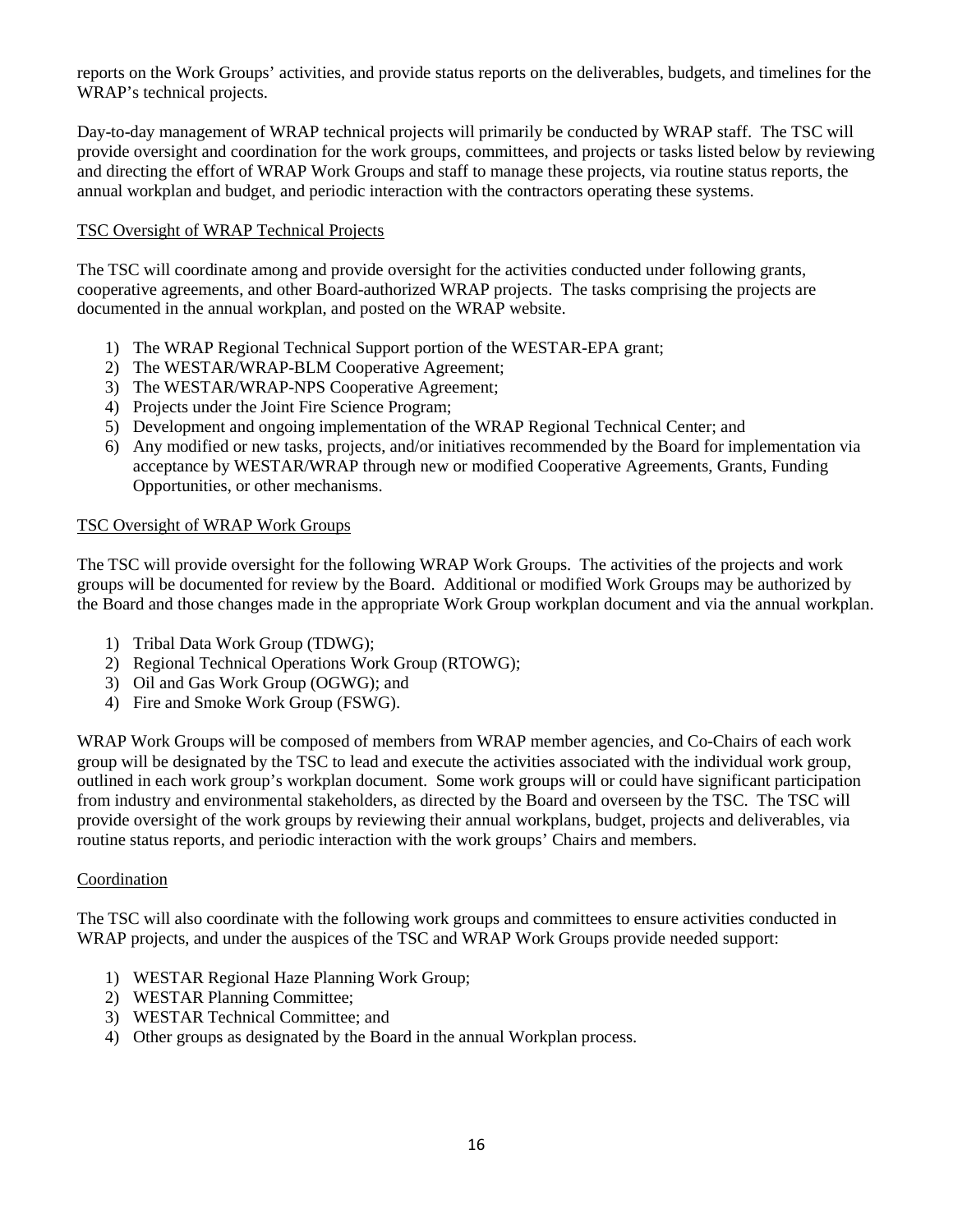# Appendix B

## Work Group work plan template

*(guidance from TSC to each WRAP Work Group for work planning, based on TSC oversight, for Board approval)*

*(applies to each WRAP Work Group: Fire and Smoke, Oil and Gas, Regional Technical Operations, Tribal Data)*

# Duties and WRAP Staff Support

In consultation with the Chair or Co-Chairs from the [insert WG name], the TSC will review and seek Board approval of a written workplan to address and include all the elements for each Work Group, specific to [insert WG name] as described in Section I of the Annual WRAP Workplan. Based on these elements, the [insert WG name] is then charged with creating detailed workplan inputs to the WRAP annual workplan for achieving these objectives. The [insert WG name] workplan will include a schedule for progress reports to the TSC (at least quarterly) and a schedule for project completion. The [insert WG name] will work with WRAP staff to have progress reports posted to the WRAP website. The [insert WG name] and other Work Groups are responsible for translating technical materials into a form understandable by the TSC, Board, and general public. The [insert WG name] has the additional responsibility for ensuring the best information and data are available for air quality planning across the region, with WRAP Staff support.

The [insert WG name] will have at least bi-monthly conference calls to manage activities and provide oversight to WRAP projects. The [insert WG name] will provide inputs to the TSC for an annual WRAP workplan and budget for Board approval, covering technical projects and Work Groups. The [insert WG name] may have meetings identified in the annual workplan. The [insert WG name] Chair or Co-Chairs will plan and direct the calls and meetings, and with assistance from WRAP Staff, take the lead in communications and other necessary TSC and Board interaction.

WRAP Staff will provide support for [insert WG name] calls and meetings. WRAP Staff will assist with arranging and documenting [insert WG name] calls and meetings, prepare TSC workplan inputs and budgets for review and action, assist with status reports on the [insert WG name]'s activities, and provide status reports on the deliverables, budgets, and timelines for the WRAP's technical projects.

## Processes

The [insert WG name] is to conduct their business on a consensus basis. Consensus has the following parameters:

- Consensus is agreement.
- Consensus is selection of an option that everyone can live with.
- Consensus may not result in the selection of anyone's first choice, but everyone is willing to support the choice.
- Consensus is not a majority vote.

When the [insert WG name] cannot reach a consensus on an issue it will be referred to the TSC. If the TSC cannot reach a consensus on the issue it will be referred to the WRAP for resolution.

# **Coordination**

Through the TSC, the [insert WG name] will coordinate with the following work groups and committees as needed to ensure activities conducted in WRAP projects, and under the auspices of the [insert WG name] provide needed support: